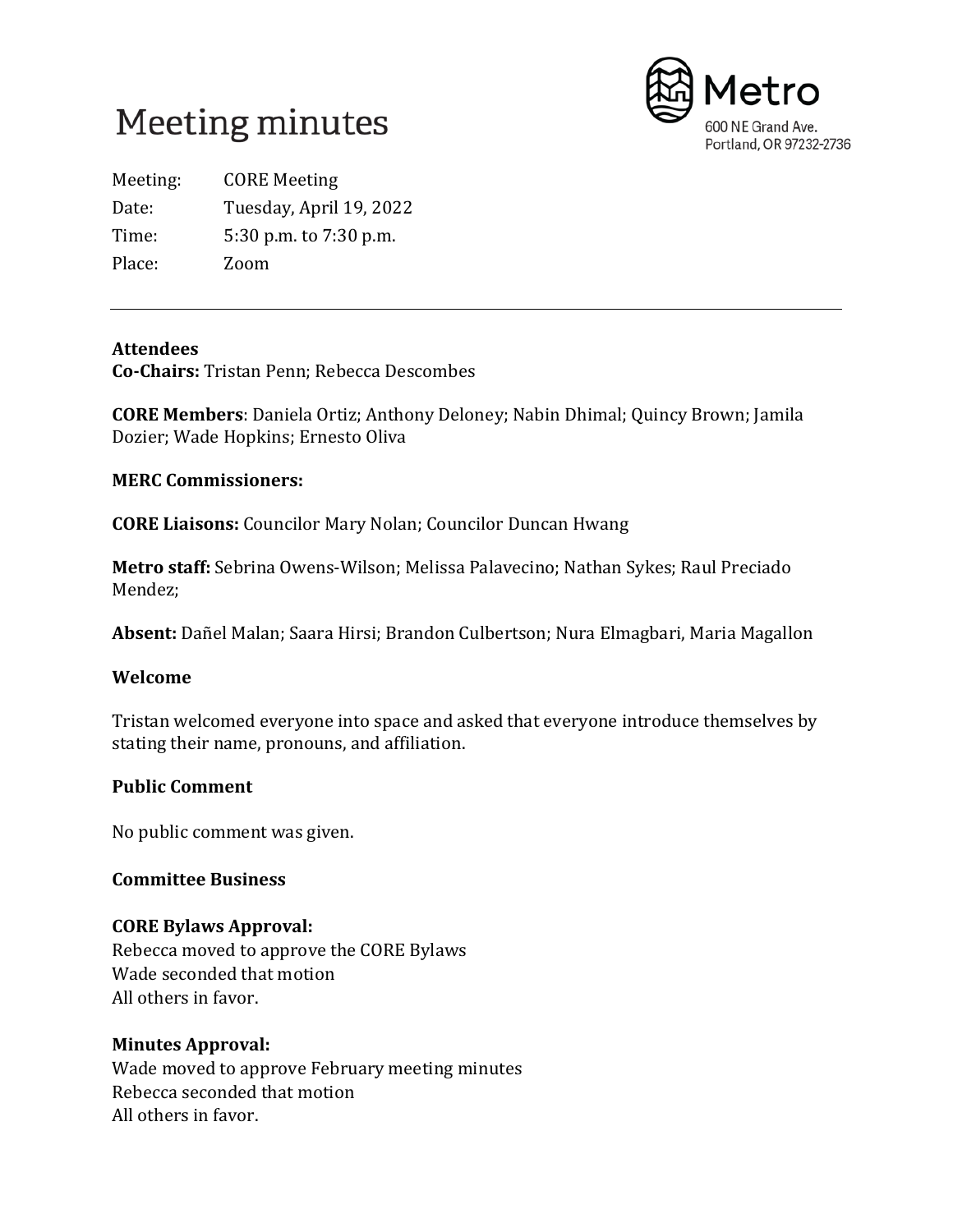# **Community Updates**

Wade shared that the NE Steam Coalition would be starting their "STEAM into summer" program May 14th, at Faubion School. This is an opportunity for providers to present summer programming to youth and families.

Rebecca shared the Community resource fair at NAYA Saturday April 23rd from 11am to 2pm. Event will be held outdoors – at the NAYA Family Center, 5135 NE Columbia Blvd. Come for free information about local services for the entire family including an opportunity to apply for NAYA's newest housing development. There will be entertainment for the family, face painting and craft for kids. Food boxes, raffle prizes, COVID Vaccine (all doses) and testing. Free hot lunch.

Ernesto shared that Unite Oregon is partnering with the Coalition of Community of Color and Next Up on a ballot measure that is, dropping in May, in Multnomah and Washington County. It's called "The Flavor Hook Oregon Kids Campaign" which is banning the sale of flavored tobacco specifically, as it targets at risk, youth and BIPOC and immigrant refugee kids. It was past, last year, and it's being challenged this year, so Unite Oregon be hosting a listening session, which is open to the public.

## **Metro Council Update**

Councilor Nolan gave updates on Metro's budget, and the transportation and bond investments that will be made soon around the budget. Last year Metro Council had directed Metro staff to build their budgets around equity objectives, which should focus on improving the equity of the services that are provided. Councilor Nolan was delighted to report that, that has framed the way Metro now approaches their budgets. This year each of the departments developed budget requests focused around how they will improved equity outcomes. Whether that is a higher proportion of visitors to the Expo. Center or increasing the number of Parks centers for communities of color or other things that are outcomes for the BIPOC communities around the region. Councilor Nolan expressed how wonderful it was to listen to the conversations that the department heads brought forward in this discussion. They stated that it was a new way of thinking about the budget and that it was really good work that Metro was doing. They were delighted to be part of the other two decisions that are coming up that have particular impacts on the potential for moving forward on Metro's equity objectives. Starting with the transportation projects, highway projects and the Interstate Bridge Project, Metro Council has said, from their perspective there are very significant equity outcomes. Council would like to see any design, deliver a proportional benefit in terms of reducing commute time and cost and reducing environmental degradation in BIPOC neighborhoods.This is a different way of looking at a transportation project than has been done in the past. The other big investment area that has a very strong element of equity outcomes is in the parks in nature bond measure, which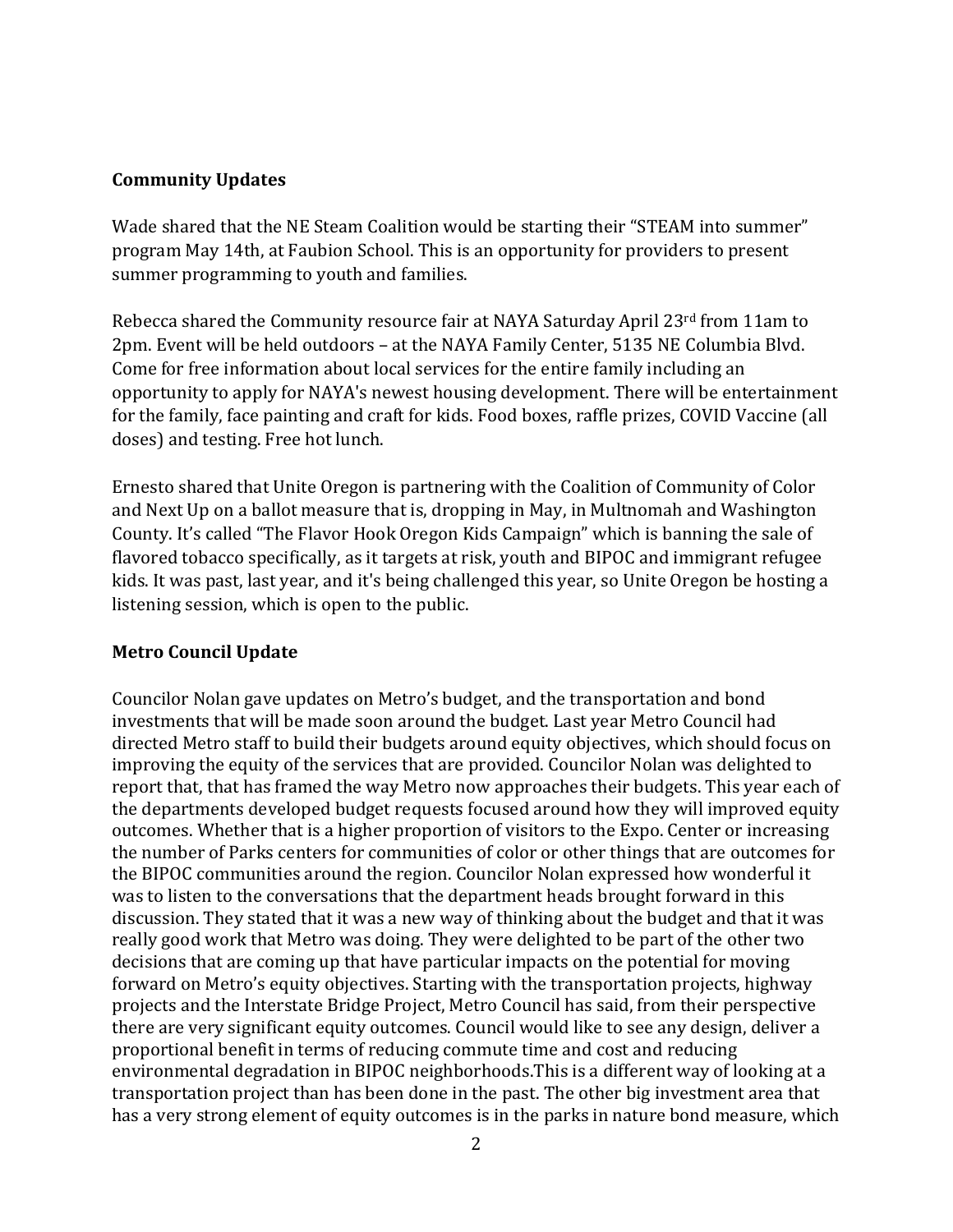the voters approved. Metro will be purchasing property to extend the region's trail system, and extend the regions natural habitat, as well as increase protected habitat resources so as to extend access to nature. Again, the fundamental framework for the first time is around how Metro can invest those dollars so that improvements are made so that BIPOC communities are benefiting from those investments

Quincy asked about the I-5 Interstate Rose Quarter project and wanted to know if Councilor Nolan could expand on the type of equity agenda items that Metro is uplifting and how those relate differently to the some of the current work being done by ODOT and the Port of Portland.

Councilor Nolan responded that they were referencing the bridge project over the Columbia. But that that Quincy was right to point out that the Rose Quarter Bridge also has significant equity impacts. They sated that there are different equity issues between the two projects. With the Rose quarter, Metro has been partnering with Albina Vision about restorative investments in the historic Albina neighborhood, which was decimated by the original construction of I-5 freeway through that corridor. Metro worked with Albina Vision, the city of Portland and Multnomah County to assure that in that project ODOT will be investing in recovering land that can be redeveloped in a way that restores the neighborhood connection in that area. The bridge project is a bit different because there is a key element of the project around transit across the Columbia River which Metro has been insisting on as the project is moving along. It would be an extensive expansion of transit, most likely in the form of extending the Max across to Vancouver in ways that have the potential to increase use of transit for commute by a ten-fold. Which would be particularly beneficial for folks who are transit dependent, folks who don't own cars, can't afford cars, and who really need to rely on transit for getting to work. Metro pushing to have transit, whether it's Max line, or what's called bus r rapid transit, which are express buses well into Clark County, which is seeing substantial increases in its BIPOC population.

Quincy followed up his question by stating that in the last effort in terms of expanding more transit options to Clark County via the Columbia River, the state of Washington pulled out of the project, and they lost a lot of money for Metro voters. Quincy then asked if I the state of Washington was more open this time around with that concept, and if they, saw same challenges happening now that happened 10 years ago?

Councilor Nolan stated that Quincy was an astute observer, and responded that Washington is not a monolith any more than Oregon is. However there are particularly different perspectives from the city of Vancouver and Clark County. The city of Vancouver is decidedly welcoming of transit cross the bridge. The Clark County, again, as evidenced by the Clark County Board of Commissioners, is not welcoming of transit for this project. That being said the city of Vancouver has a seat at the decision-making table and Clark County does not but that doesn't mean we can ignore the push from Clark County. But with leadership from the City Council and the Mayor of Vancouver Councilor Nolan thinks that is the fundamental difference in the dynamic from 10 years ago.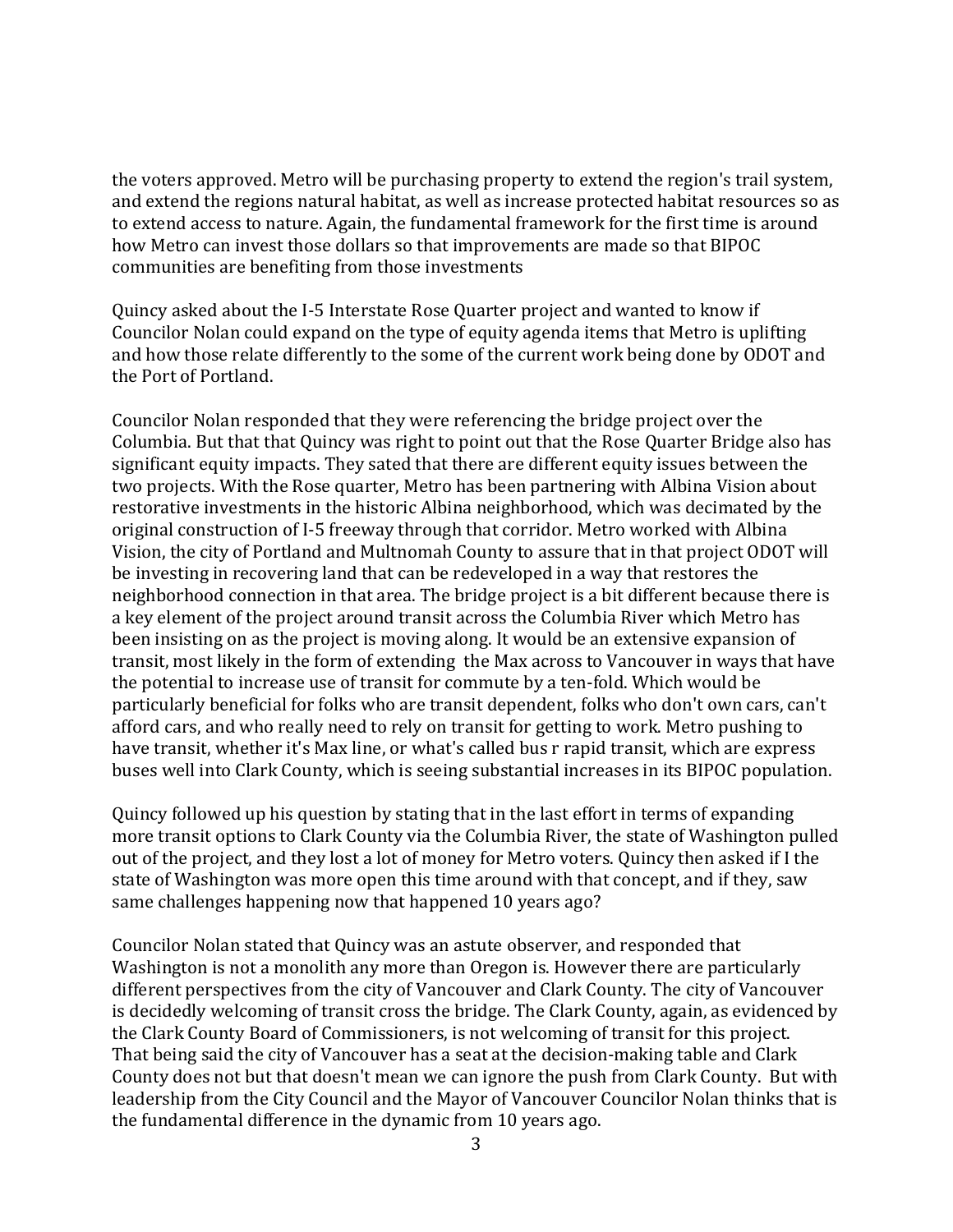## **Overview of Metro's Parks and Nature department and voter approved investment measures**

*Presenters: Mychal Tetteh (he/him) Parks & Nature Community Services Program Director*

Presenter walked through materials.

Quincy asked his question around the administrative costs associated with the bond. He stated that he had seen that there had been a slow process in terms of getting funds out to communities, and also a high administration cost. He asked Mychal to speak on what are some of the ways to mitigate that as the bond continues, and what goals were in terms of percentage of money spent on the admin costs in question.

Mychal responded that that was one of the things that was challenging related to bond implementation. He explained that the bond spending essentially ramps up through some of the refinement processes, these processes are really staff intensive at the front end and that it is in advance of getting a lot of those funds out the door. So instead of it being a straight line graph, where you're administrative costs are flat throughout the course of time, it's actually a little bit more of a front-end cost where staff have to really advance the work. Once the programs are up and running, the administrative expenses decreased significantly in the last few years of the life of the bond measure. They fully expect administrative expenses, with the 2019 parks and nature bond measure to do the same. The 2006 natural areas bond measure's administrative costs were under 10%, and they expect the 2019 parks and nature bond measured to be close to that over the life of the bond. Mychal also explained that this bond was a top to bottom overhaul of how they were doing their work. They promised voters, that they would prioritize Racial Equity, community engagement and climate resilience in bond implementation. This means building 6 new bond programs with new criteria that reflect the goals and values outlined in the measure. Their oversight Committee, staff and Council are paying really close attention to these goals as they move forward with the work.

Quincy asked if Mychal could speak to how the Parks and Nature department looks to mitigate some of the issues that communities of color face. For example pollution, water, quality challenges, and how that relates to some of the other work that Metro is doing.

Mychal responded that one of the opportunities he gets to share as the executive sponsor of the levy renewal team is the way in which what Metro offers through the Parks and Nature department is actually a really unique value to the region. It is work that no other jurisdiction alone is able to do and it's also uniquely valuable based on some of the trends that are being seen in the times that we live in. When we think about the amount of challenging climate that has been seen in the weather. For example hotter summers, and other more extreme conditions, like the cold snap here in the past week. Something as simple as having an arborist on staff who is going to be able to get out to sites that Metro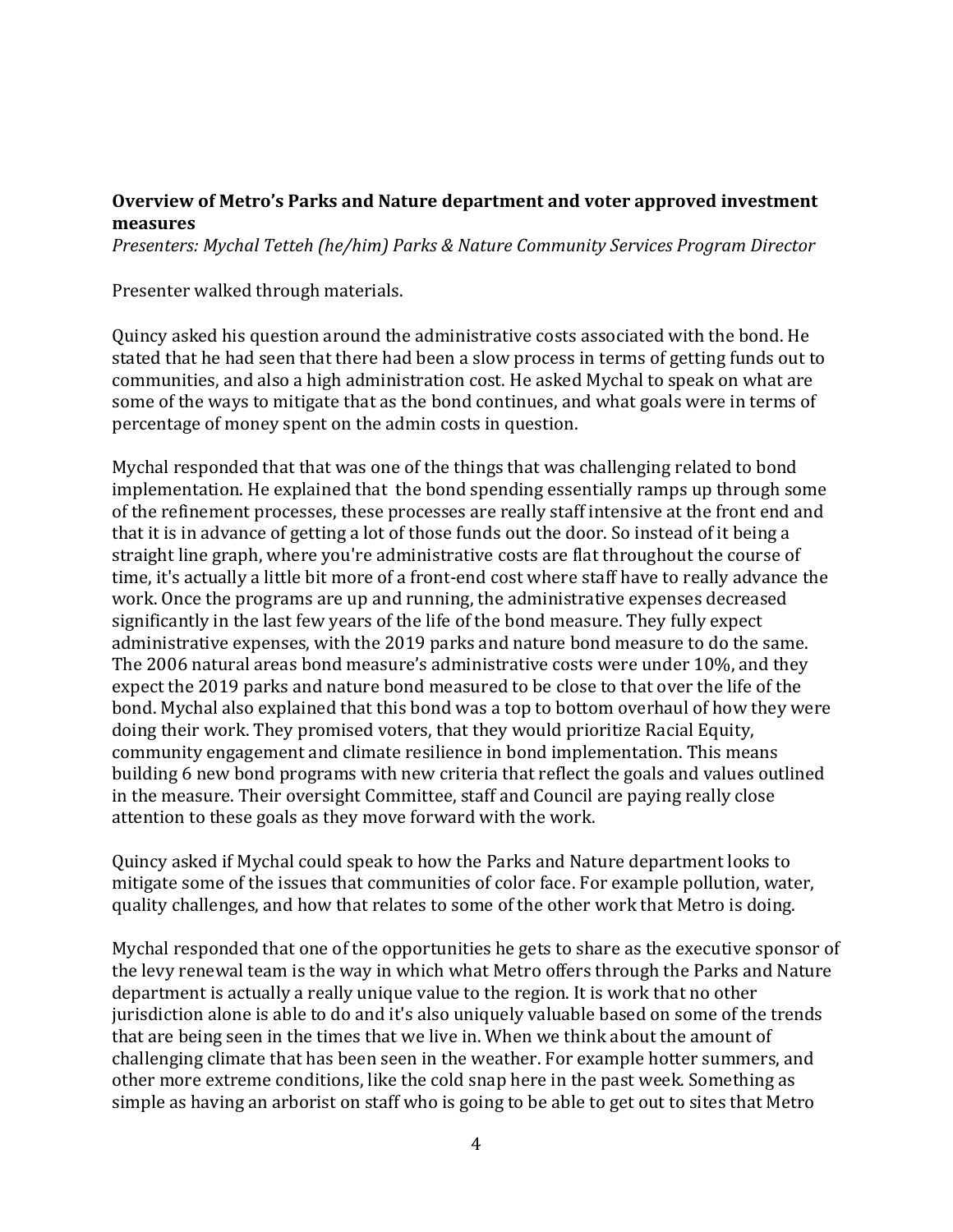has already had an opportunity to assess, and figure out where the greatest potential is for hazard trees, that not only helps Metro with our ability to ensure that those parks and natural areas are safe for visitors. But as we move into a dry summer, those are some of the same places where we're going to be looking to make sure that there isn't a buildup of too much of the kind of fuels that could increase the potential for fire risk. When we think about the ways in which the work that we do to protect and restore both natural areas and places that help to provide the conditions for the headwaters in our region, this is something again, that any number of our individual jurisdictions can't do alone. Metro as an agency and Parks and Nature as a department is uniquely positioned to help bring those stakeholders together. And help cut through any of the differences in terms of some of those jurisdictional barriers, and continue to lead with racial equity in ways that those individual jurisdictions may not be positioned to do so. So when we talk about what the Parks and Nature department is able to provide it's actually uniquely valuable. At the same time, when we think about our levy renewal in particular, it's actually not going to be increasing the taxes folks have but instead will allow us to continue to provide safe and accessible places for people to connect with nature in ways that they find to be valuable.

**Introduction to the garbage and recycling system facilities plan project** Presenters: *Gloria Pinzón (she/they) Waste Prevention and Environmental Services Luis Sandoval (he/him) Waste Prevention and Environmental Services*

Presenters walked through materials.

Rebecca asked to look at slide six again. Which depicted the groups of people they were looking to recruit for the project committee. She asked if the project committee would also be open to folks who didn't have as much experience or knowledge advancing racial equity, or in environmental justice. She stated that those types of requirements, especially for BIPOC communities could be significant barriers for folks to participate.

Gloria responded that they will be considering lived experience a valuable part of someone's participation and connection to the project, and that they have more detailed list that includes youth and adults ages 16 and up from black indigenous or other communities of color, individuals who live, work, or attend school or worship in any of the 3 counties that are part of our region. The slide depicts very general points, due to their time constraint. They have a one page information sheet where they list more specifically that they are also looking for Individuals living with low incomes or disabilities, individuals with personal or professional experience, knowledge or expertise, advancing racial equity and environmental justice. Or people who consider themselves or other people consider them community leaders and individuals who participate in things like community education programs, waste collection events, nonprofit boards, other committees, student groups, community led groups who volunteer their time to support their community. They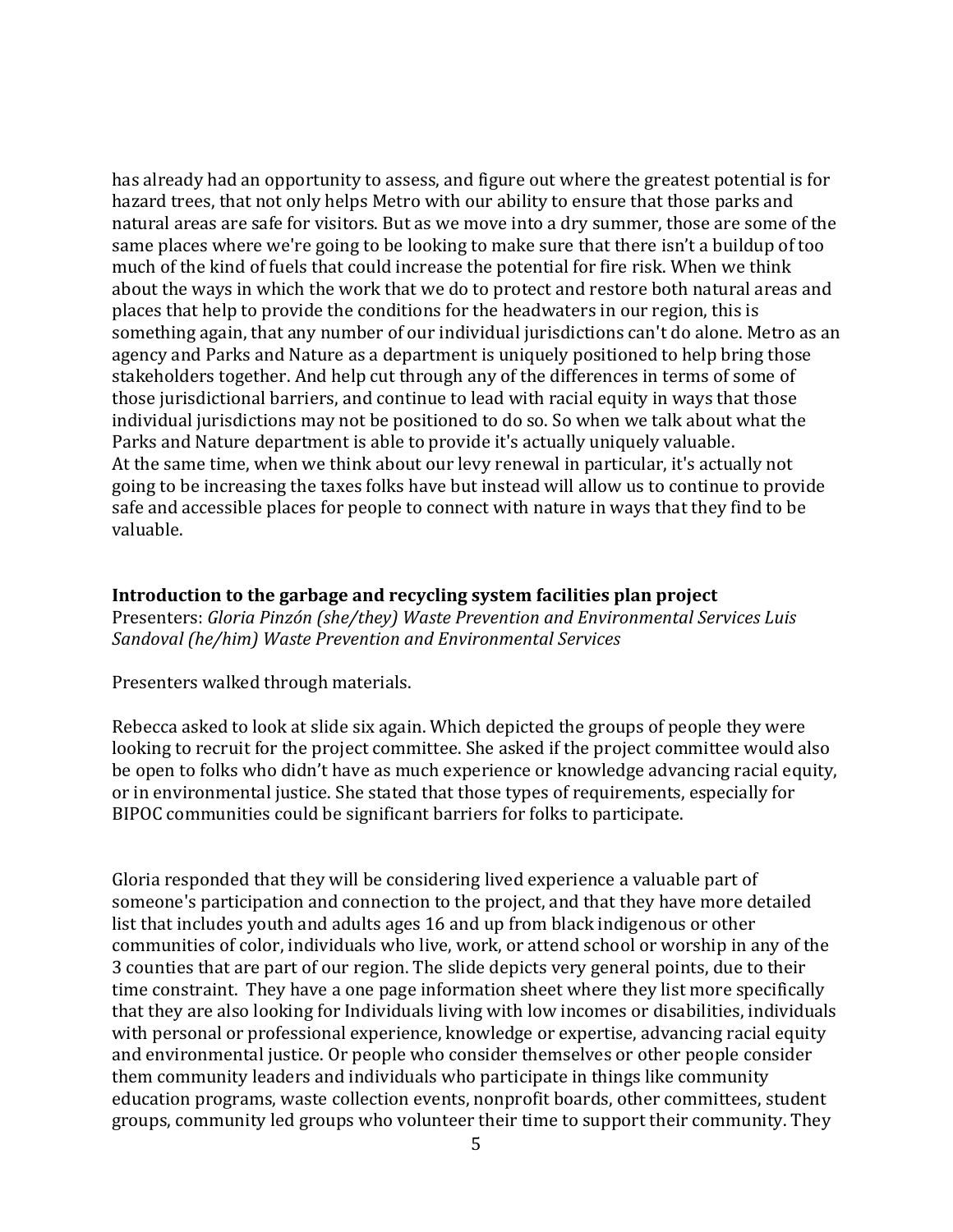would like members of this project committee to have a blend of any of these skills and characteristics. Gloria explained that second bullet point listed as people with experience or knowledge, advancing Racial Equity, or environmental justice is because they want to recognize that the project group will be jumping into topics that have to do with government decision making processes. They have a generally short timeline for such a large plan, and that in order for an individual to be able to be as involved and feel as included as possible, it might be beneficial for them to have had experience going through these sort of processes. However, it's not required.

Tristen asked what the things were as they think forward that they are worried about in this process. He was curious to know what the potential barriers that they thought might happen at any phase in the process, or any general concerns they had.

Luis responded that there were a series of risks involved in this project. The timeline being one. The timeline is tight for the project this size and there will be a lot of interest from various stakeholder groups, like the private solid waste industry, local governments, to the community at large. So it could be that they don't have enough time to finish what they are wanting to accomplish by next summer. However this doesn't mean that they won't have a plan, but for example, they may have to delay some aspects that need more work. They will also be working with a new contractor. They did an RFP process (request for proposals) which will be closing soon. So once that happens they will be moving into the selection process for a contractor that have never worked with before. Typically they don't work closely with contractors, so there's a possibility that it doesn't go well. There is also a chance that at any point the Metro Council directs them in a different direction because of things they learn along the way. That being said, there are lot of pending projects that have been put on pause, because they are waiting for this plan to guide them in those projects, and that includes a transfer station in the southern part of the region in Oregon City; that is at capacity currently and they are trying to hold off before making any decisions about that transfer station until this plan is complete. For this reason it is important for them to finish the plan promptly.

Gloria also shared from her perspective, of working on the community engagement side that a barrier she sees is working within a government environment. There is always the risk, and the challenge with how they set these very important goals to bring in new voices into the decision-making process, and put potentially not prioritized those voices as they would like to. Due to the fact that traditional stakeholders are very used to having a stronger, influence more influential voice. And so for them as an agency and as a project team they have to continually keep in mind that balancing of voices. They also need to think about how to use the input from everyone and meaningfully impact a decision?

Tristen responded that he appreciate them naming their worries and also the reality of this type of project. He also mentioned that he felt I was important that they not cut corners as he has seen this happen before with tight time constraints, especially when it came to the communities input. He also had a follow up question around the FRP process. He asked